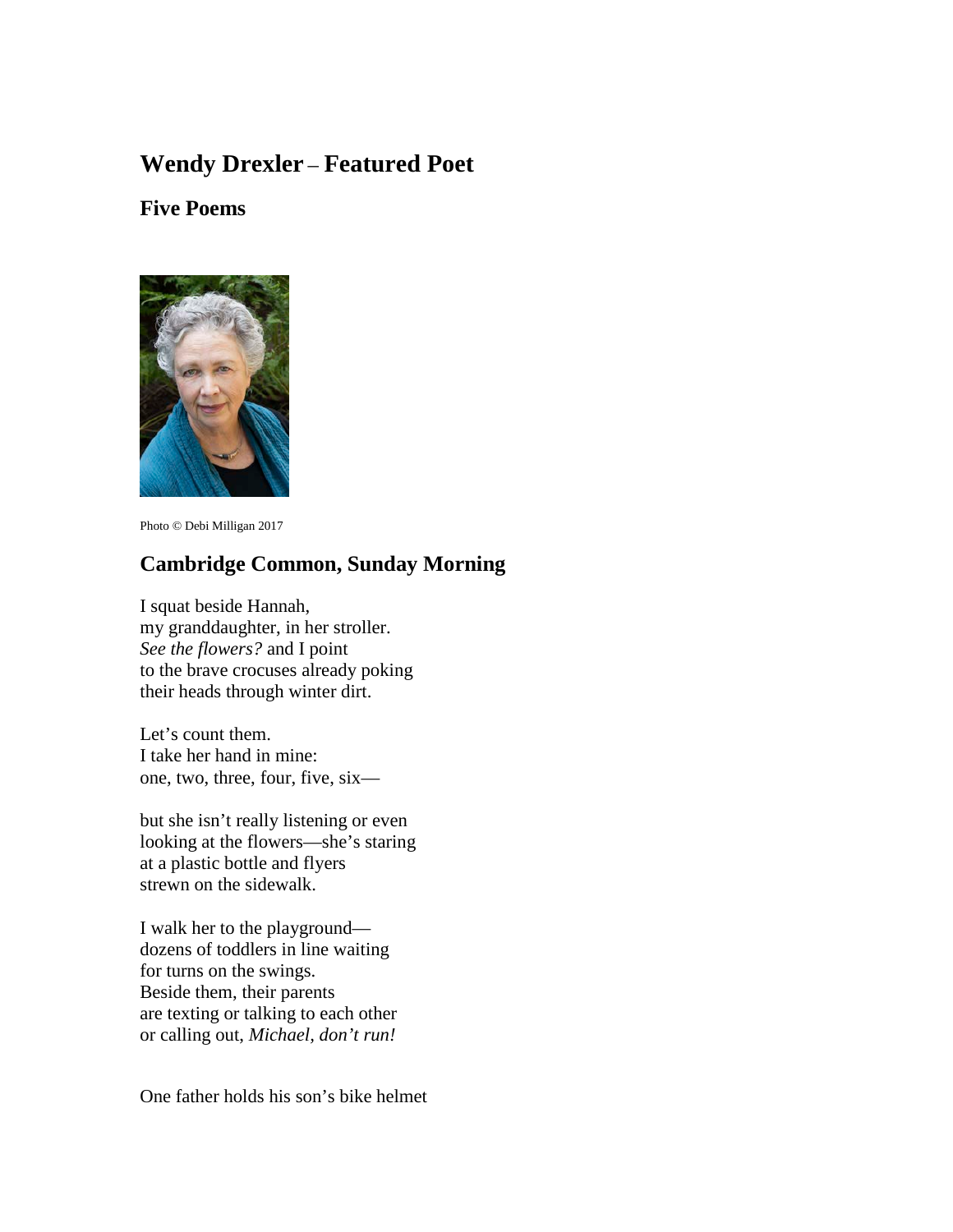under his arm like a drum and taps a jazzy rhythm against the side

And because the ache in my back isn't bothering me except a little and only when I think about it, and because no one I can see in the park this very minute is being tortured or deported, I feel a rush of joy. I look around. Smiling. Waiting.

### **Irina Ratushinskaya, Soviet Dissident Poet and Novelist, Dies at 63**

—New York Times, *July 15, 2017*

I read your obituary, four brutal years in a Gulag prison where you wrote your poems on a bar of soap with a burnt matchstick, memorized them, then washed your hands and your poems down the drain. Despite the freezing, the hunger, the forced labor, sharpening your mind on a matchstick. What strength to write of the first beauty you saw in captivity frost on a window: *only a blue radiance on a tiny pane of glass.* I, too, see that adamance, that everything is attached to everything: the frost to the glass; oyster shells to a rock they can't be pried from; the moon to the sky; the ocean to its wave; your bar of soap, to the burnt ash of the match: long enough.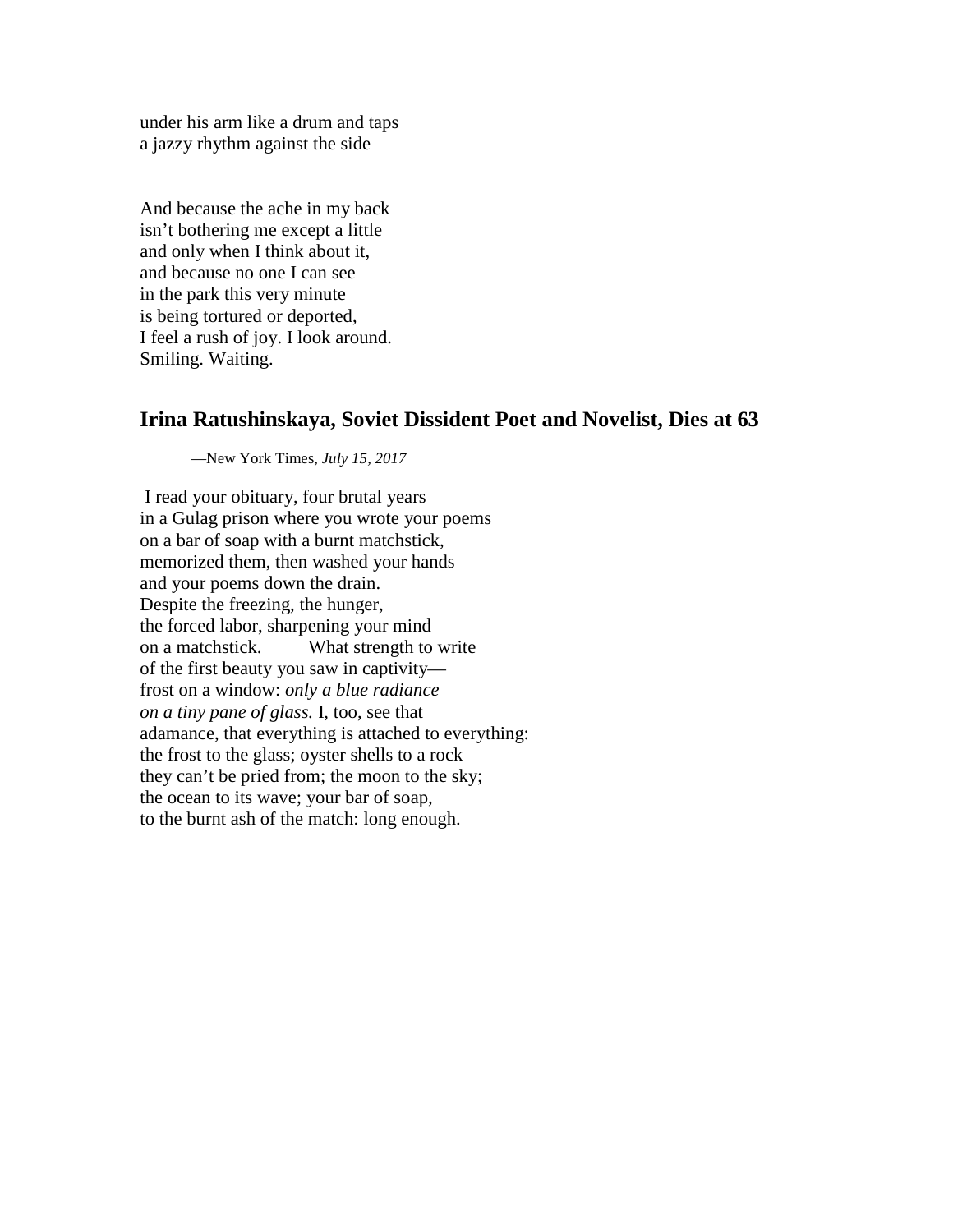# **Politics**

The scuttling

of going.

## The hollow.

Countershade,

to blend the

## dark.

The roll-

## ing back the

circle, tight,

#### refusing

disclosure.

### Presumption

crossing o-

## ver whose rights,

whose permis-

#### sion to en-

ter, whose bor-

#### der, which bor-

der or who

#### or what is

the assump-

tion, the spi-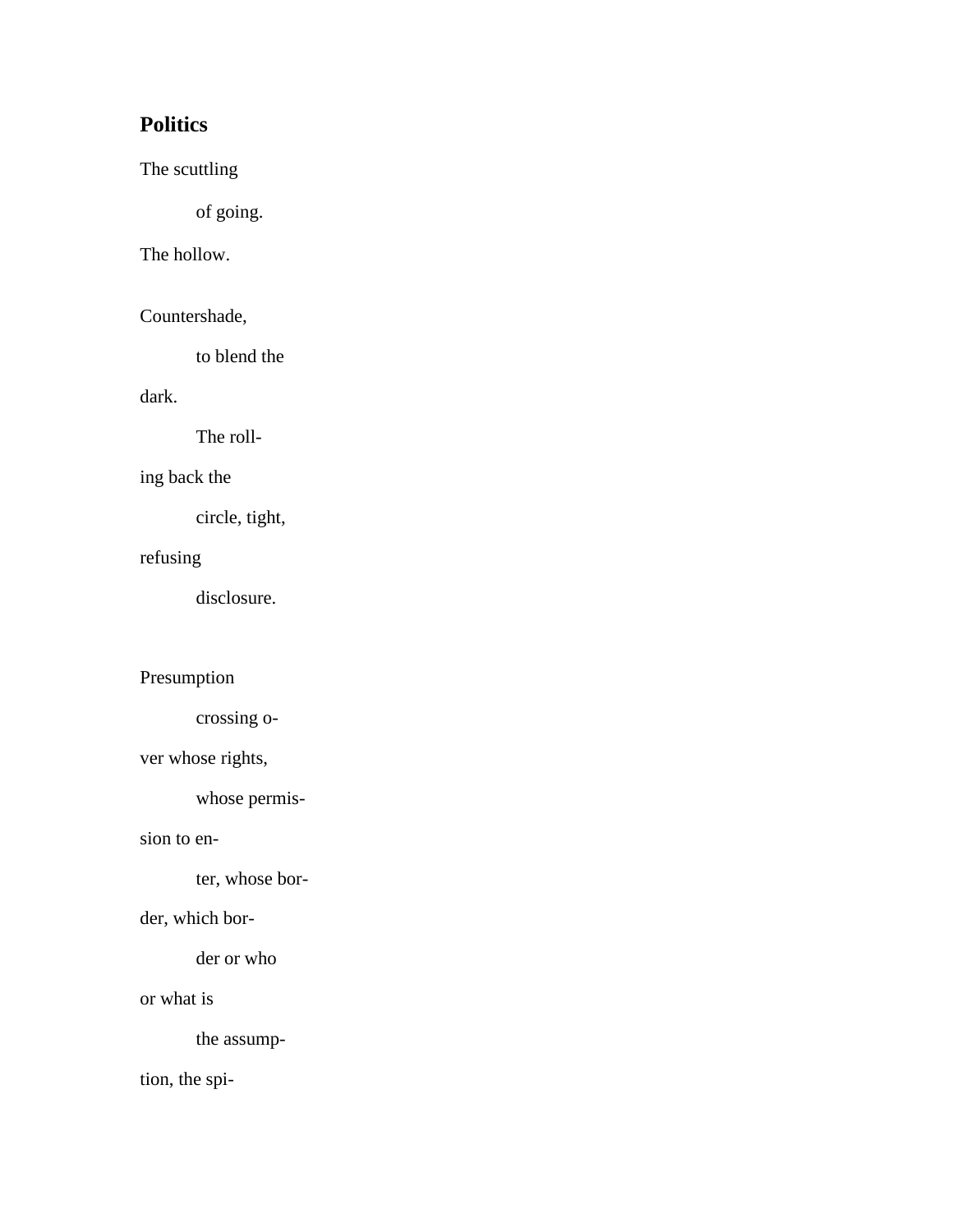ral slimy

and empty

as the shell

of the chambered

nautilus,

always at

risk.

# **To the Only Softshell Turtle in Walden Pond**

I'm afraid for her as she begins

to scratch the beach with her back legs—

 her foot-wide shell looks as soft as a floppy felt hat, and here we are—intruders, all of us

swimmers, toddlers, lovers, helpers, hurters, threatened, too—and our gear,

> Tommy Bahama beach chair, chattering radios, our ham sandwiches, a side of Diet Coke.

She shuffles back into the water, pokes her head up like a snorkel, hauls herself back up onto the beach,

> when I decide to tell everyone to stand back, tell the ranger he should set up a safety zone—

hazard cones, yellow tape! I want him to fly in a mate for the only softshell turtle in Walden Pond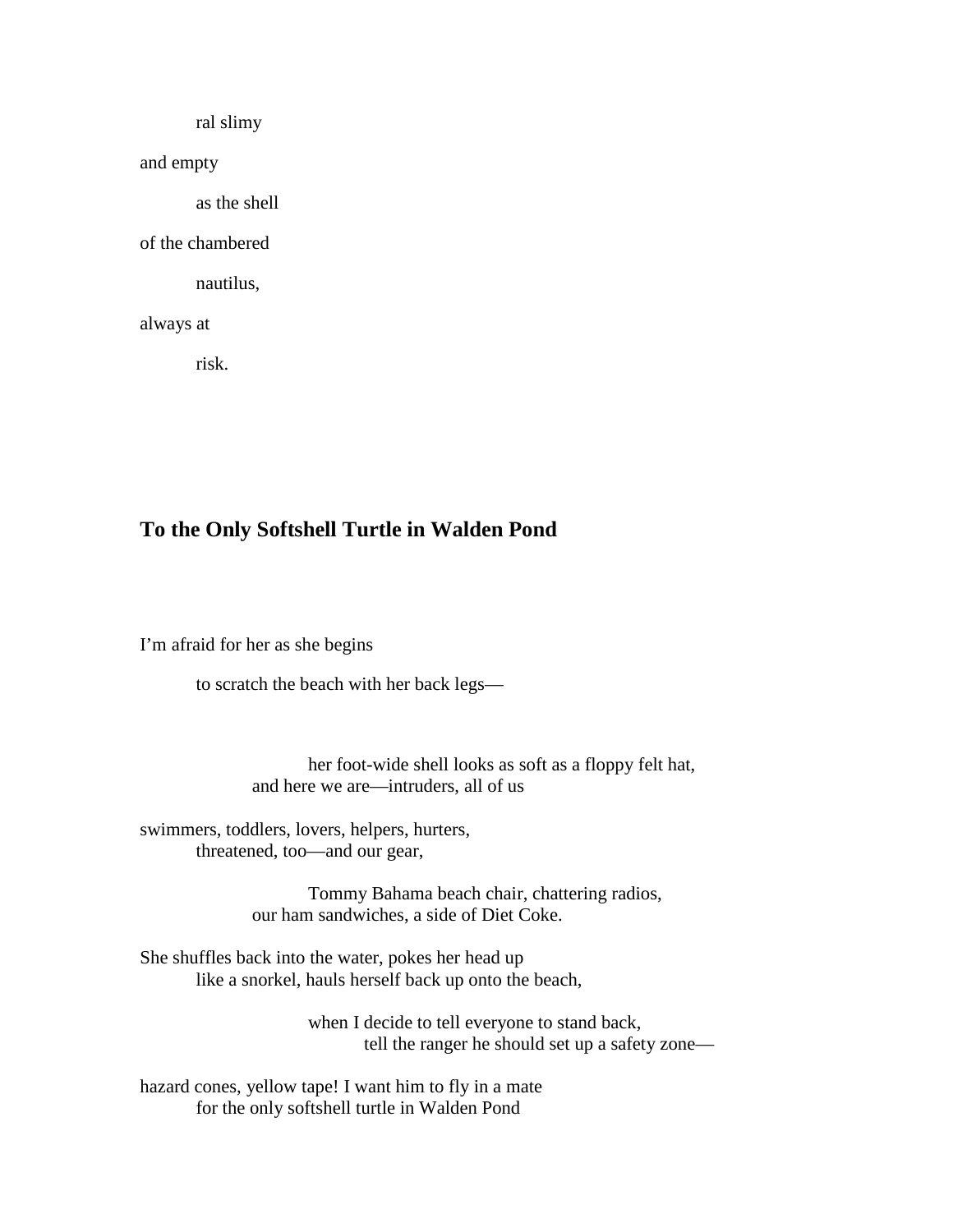because *Look!* She's breathing hard now, refusing to give up*,* determined to lay her eggs.

Her legs tear at the hard-packed sand, which begins to yield to her stubborn necessity.

> These eggs will never hatch. But she will bury them anyway—born to this,

and to our indiscriminate earth.

#### **In the Lobby after the Movie**

The screen credits fade, and we're slowly wandering into the lobby, zipping into puffy parkas, basking in celluloid afterglow—the story of a son who almost missed his chance to find his birth mother.

In the crowd's a couple, parents of a child in my son's school. The mother used to kneel at the classroom door to kiss her boy goodbye.

I kissed mine, too. That was 30 years ago. My god! She's walking with a cane! They pass me before I can speak and was it I who turned away?

Then someone rests her hand on my shoulder. *Wendy?* I turn.  *Remember me? Keri, from chorus?* We were friends, always sat side by side and saved each other a seat.

She smiles. I hug her. *So happy to see you*.  *Me, too,* she says. *And this is my father. Oh hello, so good to see you both,* realizing when I last saw him he was already old.

I surprise myself, pull off my wool hat, say,  *I'm gray, too!* We laugh, all three of us, relieved.